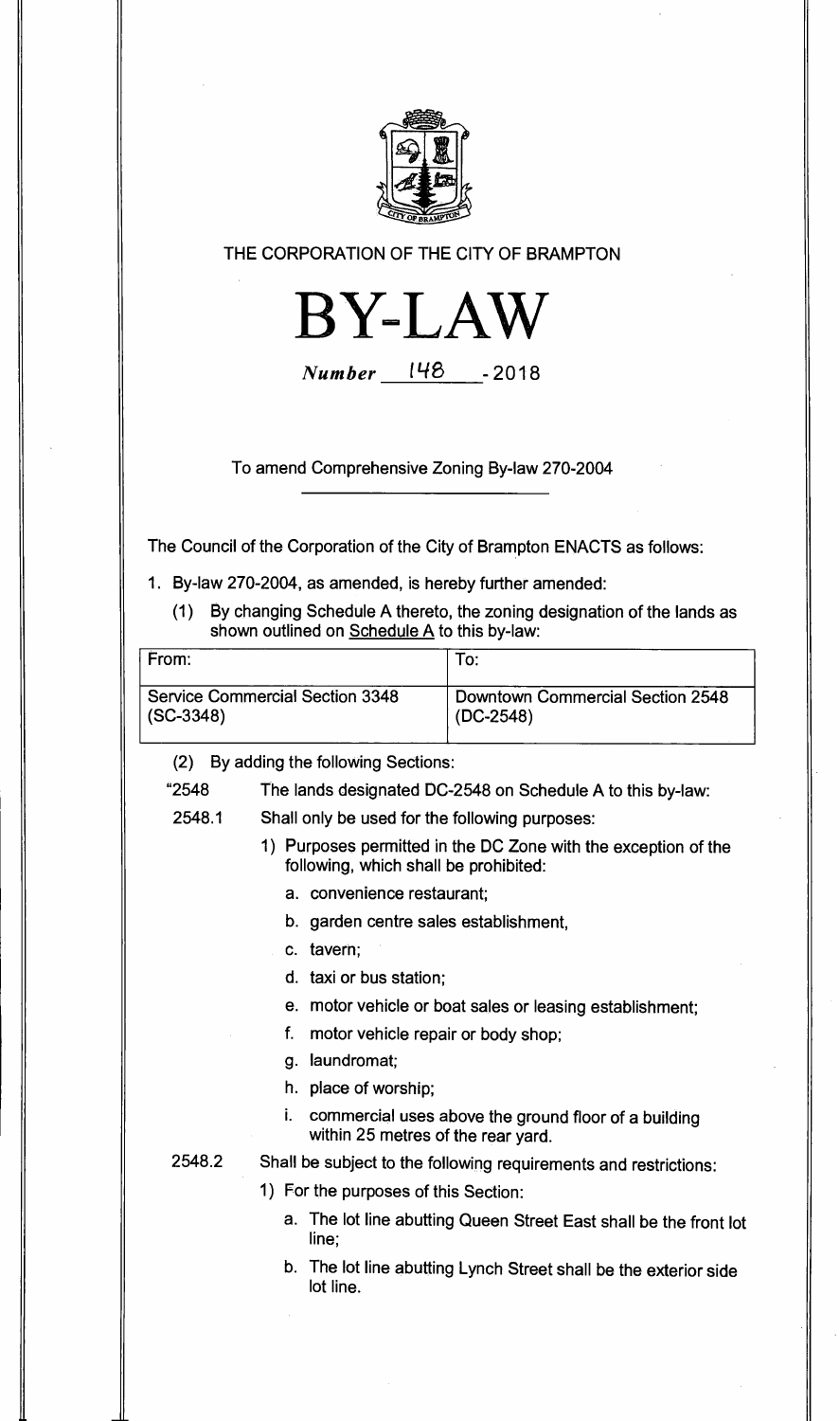**By-law Number <sup>I</sup> tle -2018** 

| 2) | <b>Minimum Setbacks:</b> |                                                                                                             |                        |  |  |  |
|----|--------------------------|-------------------------------------------------------------------------------------------------------------|------------------------|--|--|--|
|    | a.                       | <b>Minimum Front Yard Setback:</b>                                                                          | 3.0 metres             |  |  |  |
|    | b.                       | Minimum Exterior Side Yard Setback:                                                                         | 2.0 metres             |  |  |  |
|    | C.                       | Minimum Rear Yard Setback:                                                                                  | 2.0 metres             |  |  |  |
|    | d.                       | Minimum Interior Side Yard Width:                                                                           | 0.0 metres             |  |  |  |
|    | e <sub>r</sub>           | Minimum Setback from the Daylight<br><b>Triangle or Rounding:</b>                                           | 1.0 metres             |  |  |  |
|    | f.                       | Minimum Setback for an Underground<br><b>Parking Garage:</b>                                                | 0.0 metres             |  |  |  |
|    | ٠g.                      | Notwithstanding Section 6.13, the Minimum<br>Canopy Setback from all lot lines abutting<br>a public street: | 0.0 metres             |  |  |  |
|    | 3) Maximum Setbacks:     |                                                                                                             |                        |  |  |  |
|    | a.                       | For buildings located within 31 metres of the front lot line:                                               |                        |  |  |  |
|    |                          | <b>Maximum Front Yard Setback:</b><br>İ.                                                                    | 5.0 metres             |  |  |  |
|    |                          | <b>Maximum Exterior Yard Setback:</b><br>ii.                                                                | 5.0 metres             |  |  |  |
|    |                          | b. For buildings located within 26 metres of the rear lot line:                                             |                        |  |  |  |
|    |                          | <b>Maximum Rear Yard Setback:</b><br>İ.                                                                     | 5.0 metres             |  |  |  |
|    |                          | <b>Maximum Exterior Yard Setback</b><br>Ïİ.                                                                 | 5.0 metres             |  |  |  |
|    |                          | 4) Building Height:                                                                                         |                        |  |  |  |
|    |                          | a. Minimum Building Height within 31 metres<br>of the Front Yard Lot Line:                                  | 4 Storeys              |  |  |  |
|    |                          | b. Maximum Building Height within 31 metres<br>of the Front Yard Lot Line:                                  | 5 Storeys              |  |  |  |
|    |                          | c. Minimum Building Height within 25 metres<br>of the Rear Yard Lot Line:                                   | 20 Storeys             |  |  |  |
|    |                          | d. Maximum Building Height within 25 metres<br>of the Rear Yard Lot Line:                                   | 25 Storeys             |  |  |  |
|    |                          | 5) Maximum floor area for any floor above<br>5 storeys:                                                     | 750 square<br>metres   |  |  |  |
|    |                          | 6) Minimum Landscaped Open Space:                                                                           | 15% of the<br>lot area |  |  |  |
|    |                          | 7) Gross Floor Area:                                                                                        |                        |  |  |  |
|    | а.                       | Minimum Gross Floor Area devoted to<br>Commercial Uses excluding any office                                 |                        |  |  |  |
|    | b.                       | uses:<br>Minimum Gross Floor Area devoted to                                                                | 400 m <sup>2</sup>     |  |  |  |
|    |                          | <b>Office Uses:</b>                                                                                         | $2,000 \text{ m}^2$    |  |  |  |
|    | Ċ.                       | Maximum Overall Floor Space Index (FSI)<br>(Exclusive of below grade parking garage):                       | 5.3                    |  |  |  |
|    |                          | d. Minimum Overall FSI (Excluksive of below<br>grade parking garage:                                        | 3.5                    |  |  |  |
|    |                          | e. Maximum Number of Dwelling Units:                                                                        | 175                    |  |  |  |
| 8) |                          | <b>Motor Vehicle Parking:</b>                                                                               |                        |  |  |  |

**a. For commercial and retail uses not specifically referenced in Section 2548.2(8)(b), 2548.2(8)(c) and 2548.2(8)(d), the**  first 150.0 m<sup>2</sup> of gross commercial floor area shall be **exempt from the requirements of 20.3.1. Parking for the remaining gross commercial floor area shall be provided at**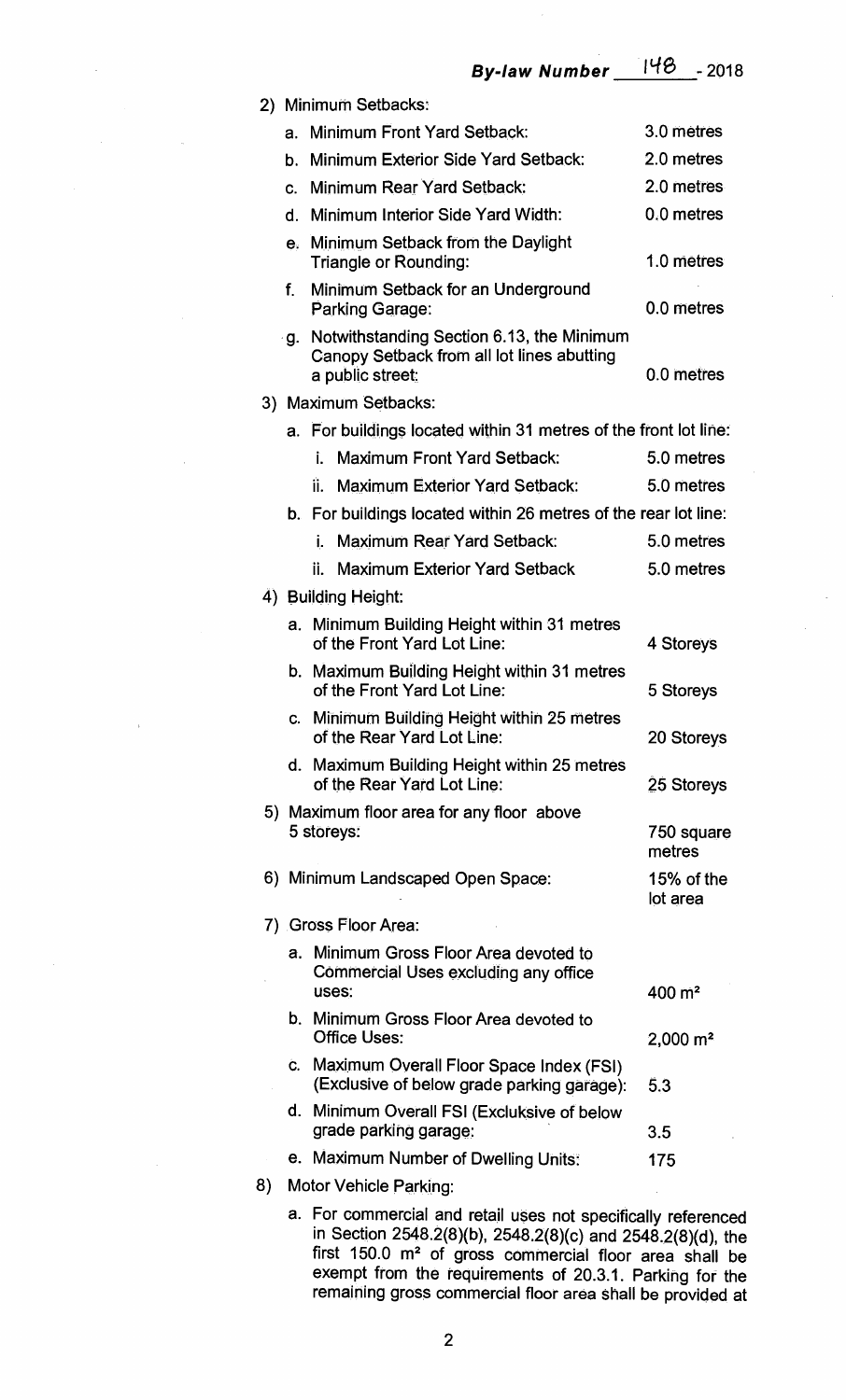**a ratio of 1 parking space for each 20 m2of gross floor area or portion thereof.** 

- **b. For office uses, parking requirements shall be provided in accordance with the following:** 
	- **i. Physician, dentist or drugless practitioner's office: 1 parking space for each 12 m2of gross commercial floor area or portion thereof.**
	- ii. Real Estate Office: 1 parking space for each 20 m<sup>2</sup> of **gross commercial floor area or portion thereof.**
	- iii. Other Offices: 1 parking space for each 44 m<sup>2</sup> of gross **commercial floor area or portion thereof.**
- **c. For restaurant uses, the first 200 m2of gross floor area shall be exempt from the parking requirements of Section 20.3.1. Parking for the remaining gross floor area shall be**  provided at a ratio of 1 parking space for each 9 m<sup>2</sup> of **gross floor area or portion thereof.**
- **d. Residential: 1 space per residential unit**
- **e. For mixed use developments, parking requirements shall be calculated using the following schedule:**

| JSE               | <b>MORNING</b> |      | <b>AFTERNOON</b> | <b>EVENING</b> |
|-------------------|----------------|------|------------------|----------------|
| <b>Office</b>     |                | N/A  | 95               | 15             |
| Retail/Commercial | 80             | \I/A |                  | 50             |
| <b>Restaurant</b> | 20             | N/À  |                  | .oc            |
| Residential       | 80             | N/A  |                  | OC             |

## **PERCENT OF PEAK PERIOD**

**The initial step in determining parking for a mixed use development is to calculate the parking requirements for each use contained within the development as if each use was contained in a freestanding building. The parking requirements for each use is then multiplied by the percent contained in the above schedule. Each column is totalled to determine the number of parking spaces required in each time period. Of the four time periods, the number of parking spaces that is the largest shall be the parking requirements for the mixed use development.** 

- **f. Below grade residential parking areas shall be separated from below grade commercial parking areas with a garage door.**
- **9) A minimum of one (1) Loading space shall be provided.**
- **10) Bicycle parking:** 
	- **a. Bicycle parking must be located on the same lot as the use or building for which it is required.**
	- **b. A maximum of 50% of the required bicycle parking may be vertical spaces.**
	- **c. Where the number of bicycle spaces exceeds fifty spaces, a minimum of 25% of the total required must be located within:** 
		- **i. A building or structure;**
		- **ii. A secure area such as a supervised parking lot or enclosure; or**
		- **iii. Within bicycle lockers.**
	- **d. Where four or more bicycle parking spaces are provided in a common parking area, each space must contain a bicycle**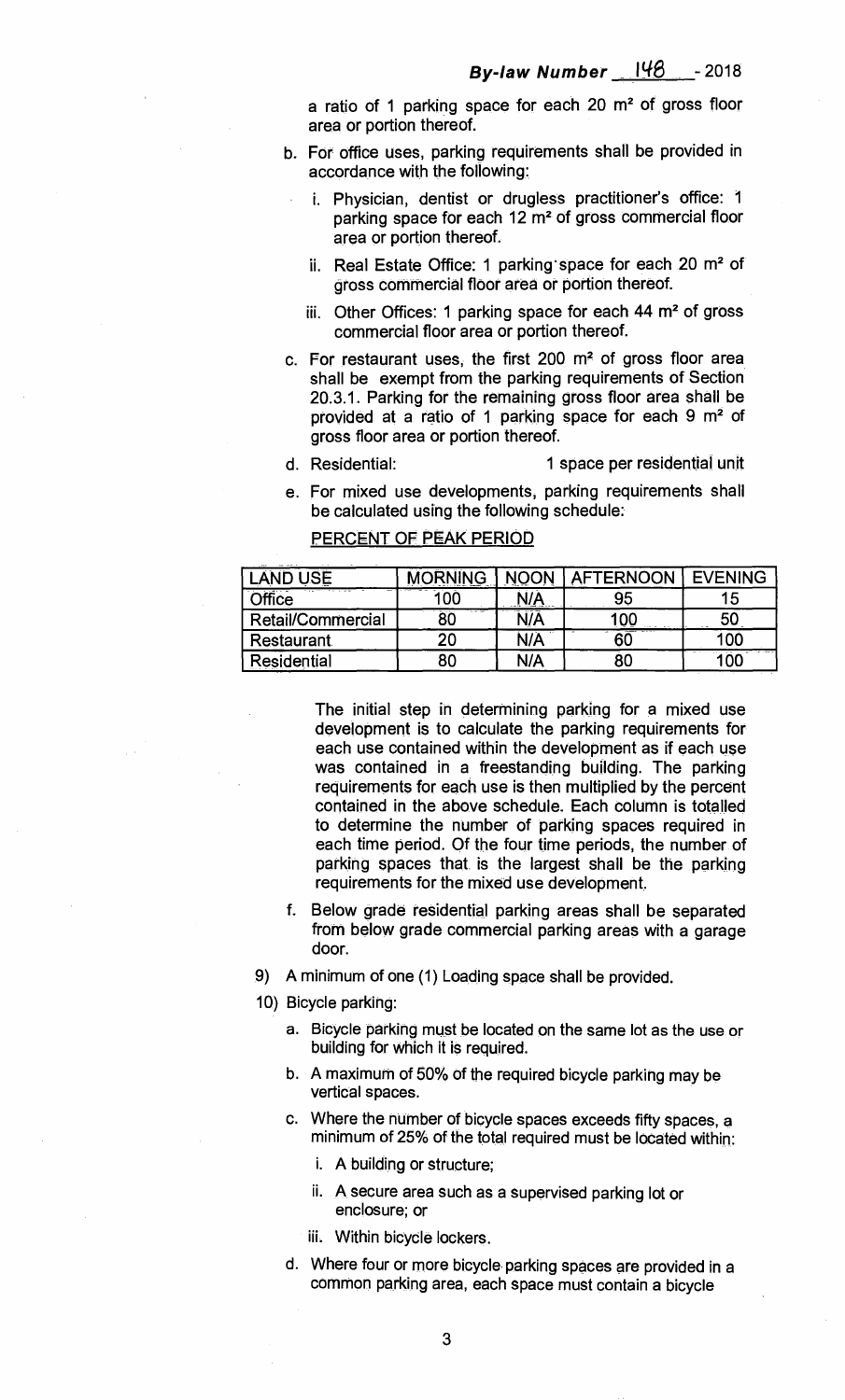rack that is securely anchored to the ground and attached to a heavy base such as concrete.

- e. Dimensions:
	- i. If located in a horizontal position (on the ground): a minimum length of 1.8 metres and a minimum width of 0.6 metres;
	- ii. If located in a vertical position (on the wall): a minimum length of 1.5m and a minimum width of 0.5m.
- f. Rates:
	- i. For Residential uses: 0.50 spaces per dwelling unit;
	- ii. For Commercial uses: 1 parking space for each 500 m<sup>2</sup> of gross commercial floor area or portion thereof.
- 11) Outside storage of waste or recyclable materials is prohibited.
- 12) For the purposes of the Zoning By-law, the entire land zoned  $DC =$ 2548 shall be considered as one lot for zoning purposes."

ENACTED and PASSED this 11th day of July, 2018.



Mavor Peter Fay, *O*lty Clerk

(File: C01E05.059)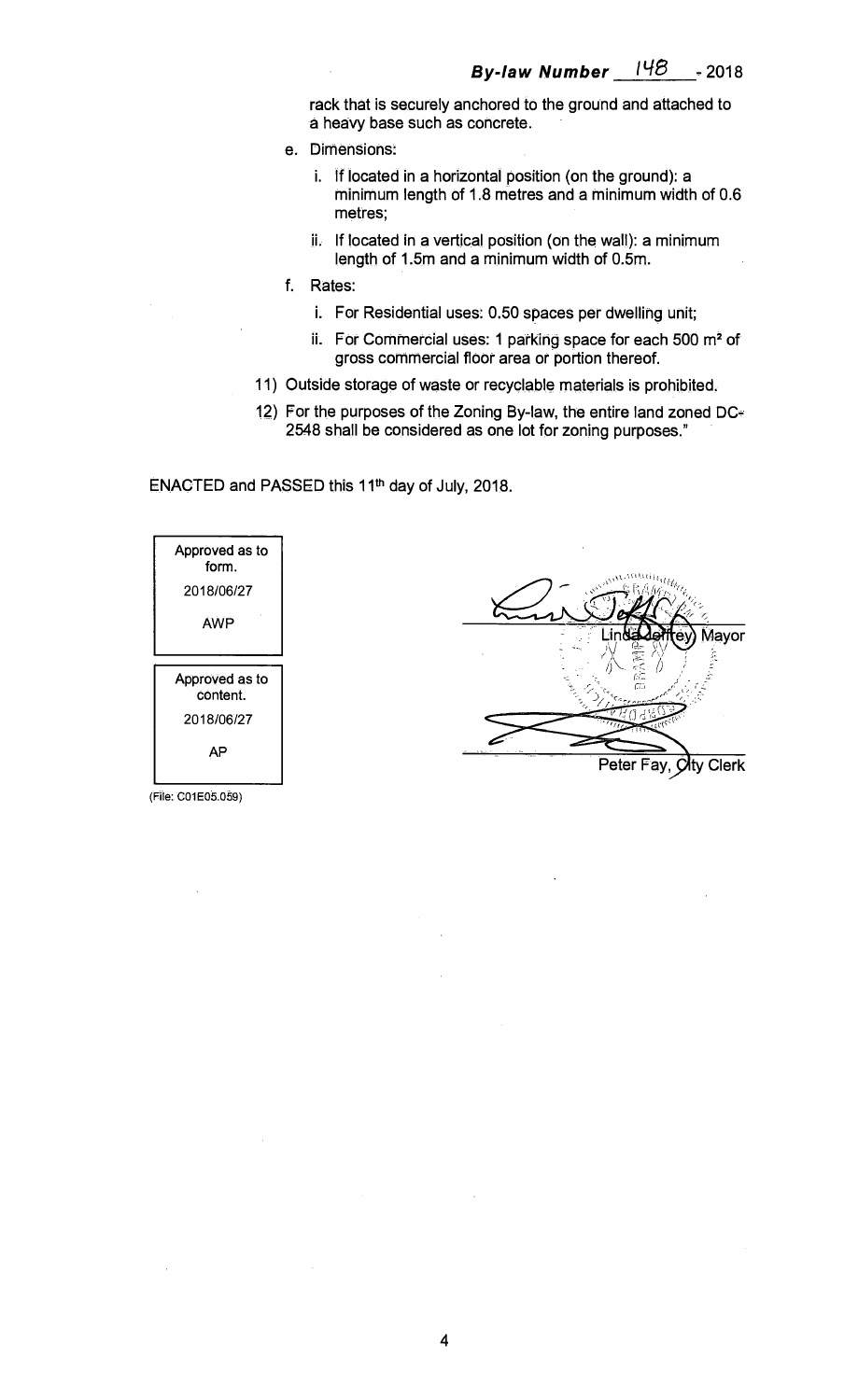